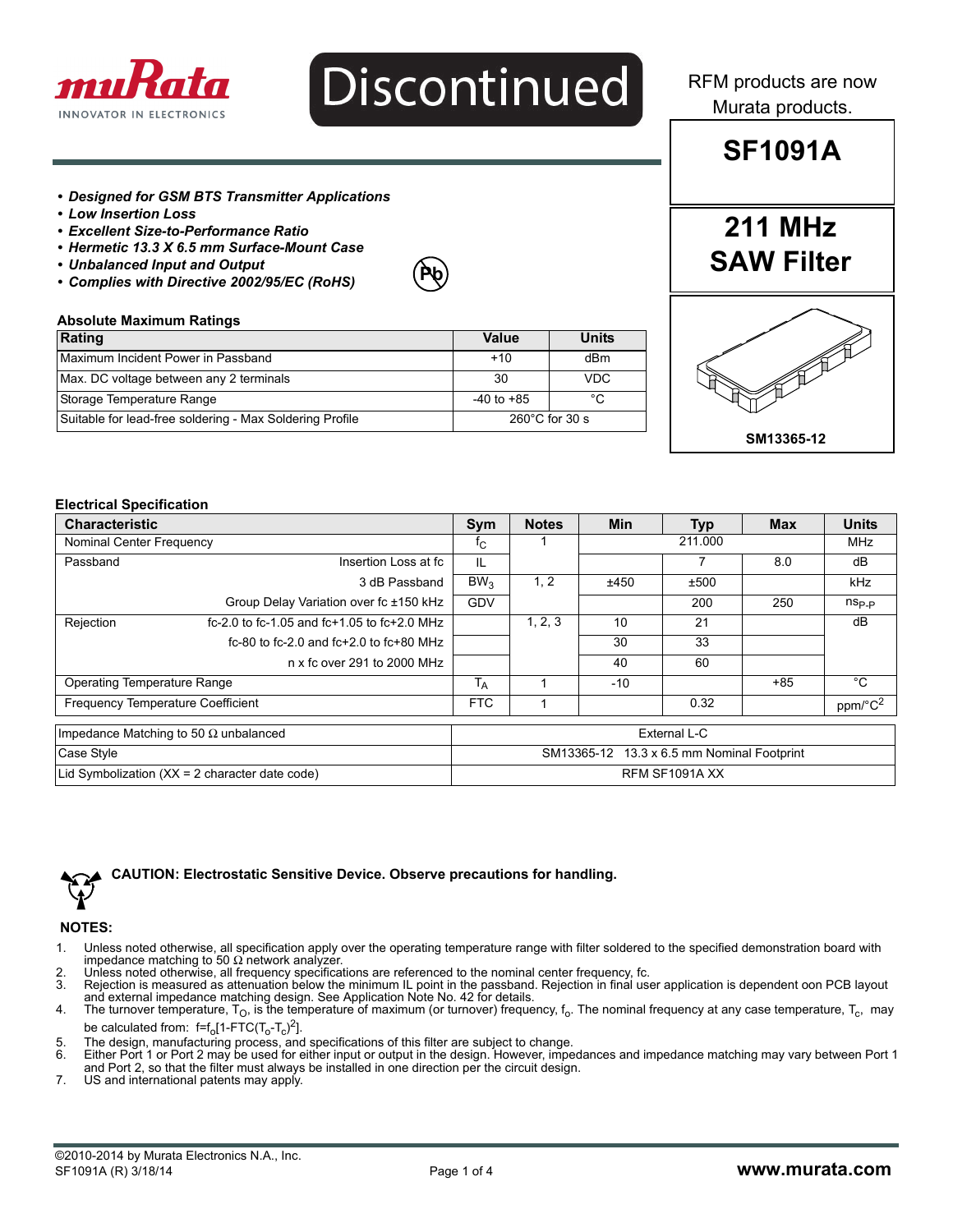

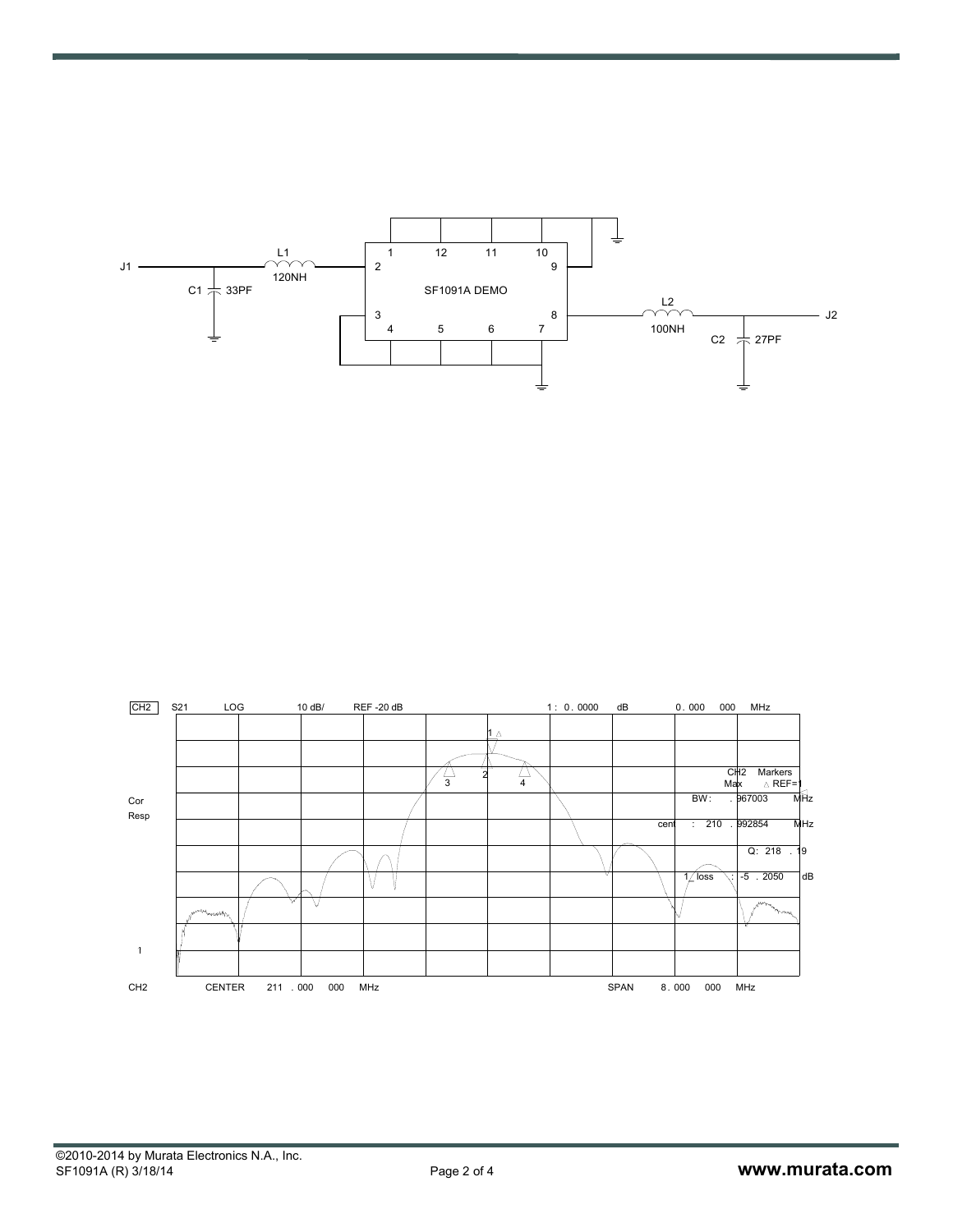# **SM13365-12 Case**

### **12-Terminal Ceramic Surface-Mount Case 13.3 x 6.5 mm Nominal Footprint**



| <b>Case Dimensions</b> |       |            |               |            |            |            |
|------------------------|-------|------------|---------------|------------|------------|------------|
| <b>Dimension</b>       | mm    |            | <b>Inches</b> |            |            |            |
|                        | Min   | <b>Nom</b> | <b>Max</b>    | <b>Min</b> | <b>Nom</b> | <b>Max</b> |
| A                      | 13.08 | 13.31      | 13.60         | 0.515      | 0.524      | 0.535      |
| в                      | 6.27  | 6.50       | 6.80          | 0.247      | 0.256      | 0.268      |
| C                      |       | 1.91       | 2.00          |            | 0.075      | 0.079      |
| D                      |       | 1.50       |               |            | 0.059      |            |
| Е                      |       | 0.79       |               |            | 0.031      |            |
| н                      |       | 1.0        |               |            | 0.039      |            |
| P                      |       | 2.54       |               |            | 0.100      |            |

| <b>Materials</b>          |                                                                                       |  |  |  |
|---------------------------|---------------------------------------------------------------------------------------|--|--|--|
| Solder Pad<br>Termination | Au plating 30 - 60 ulnches (76.2-152 uM) over 80-200<br>ulnches (203-508 uM) Ni.      |  |  |  |
| Lid                       | Fe-Ni-Co Alloy Electroless Nickel Plate (8-11% Phos-<br>phorus) 100-200 ulnches Thick |  |  |  |
| Body                      | $Al_2O_3$ Ceramic                                                                     |  |  |  |
| Pb Free                   |                                                                                       |  |  |  |

| <b>Electrical Connections</b> |                               |                      |  |  |
|-------------------------------|-------------------------------|----------------------|--|--|
| <b>Connection</b>             |                               | <b>Terminals</b>     |  |  |
| Port 1                        | Input or Return               | 2                    |  |  |
|                               | Return or Input               | 3                    |  |  |
| Port 2                        | Output or Return              | 8                    |  |  |
|                               | <b>Return or Output</b>       | 9                    |  |  |
|                               | Ground                        | All others           |  |  |
| <b>Single Ended Operation</b> |                               | Return is ground     |  |  |
|                               | <b>Differential Operation</b> | <b>Return is hot</b> |  |  |



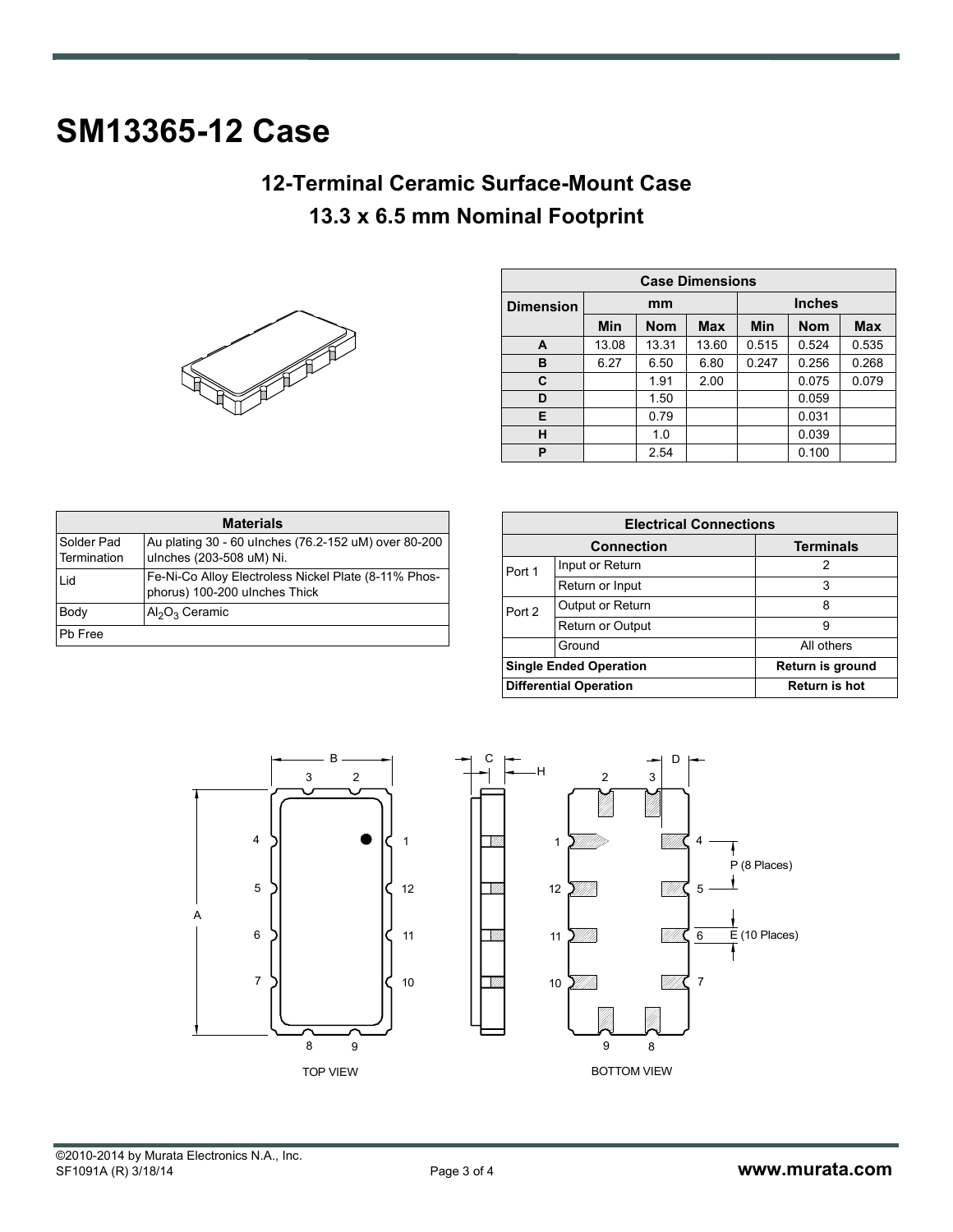

#### **COMPONENT ORIENTATION and DIMENSIONS**



| <b>Carrier Tape Dimensions</b> |                      |      |  |  |
|--------------------------------|----------------------|------|--|--|
| Ao                             | $7.0 \text{ mm}$     | ±0.1 |  |  |
| <b>Bo</b>                      | 13.8 mm              | ±0.1 |  |  |
| Ko                             | $2.2 \text{ mm}$     | ±0.1 |  |  |
| <b>Pitch</b>                   | 12.0 mm              | ±0.1 |  |  |
| W                              | $\overline{24.0}$ mm | ±0.3 |  |  |